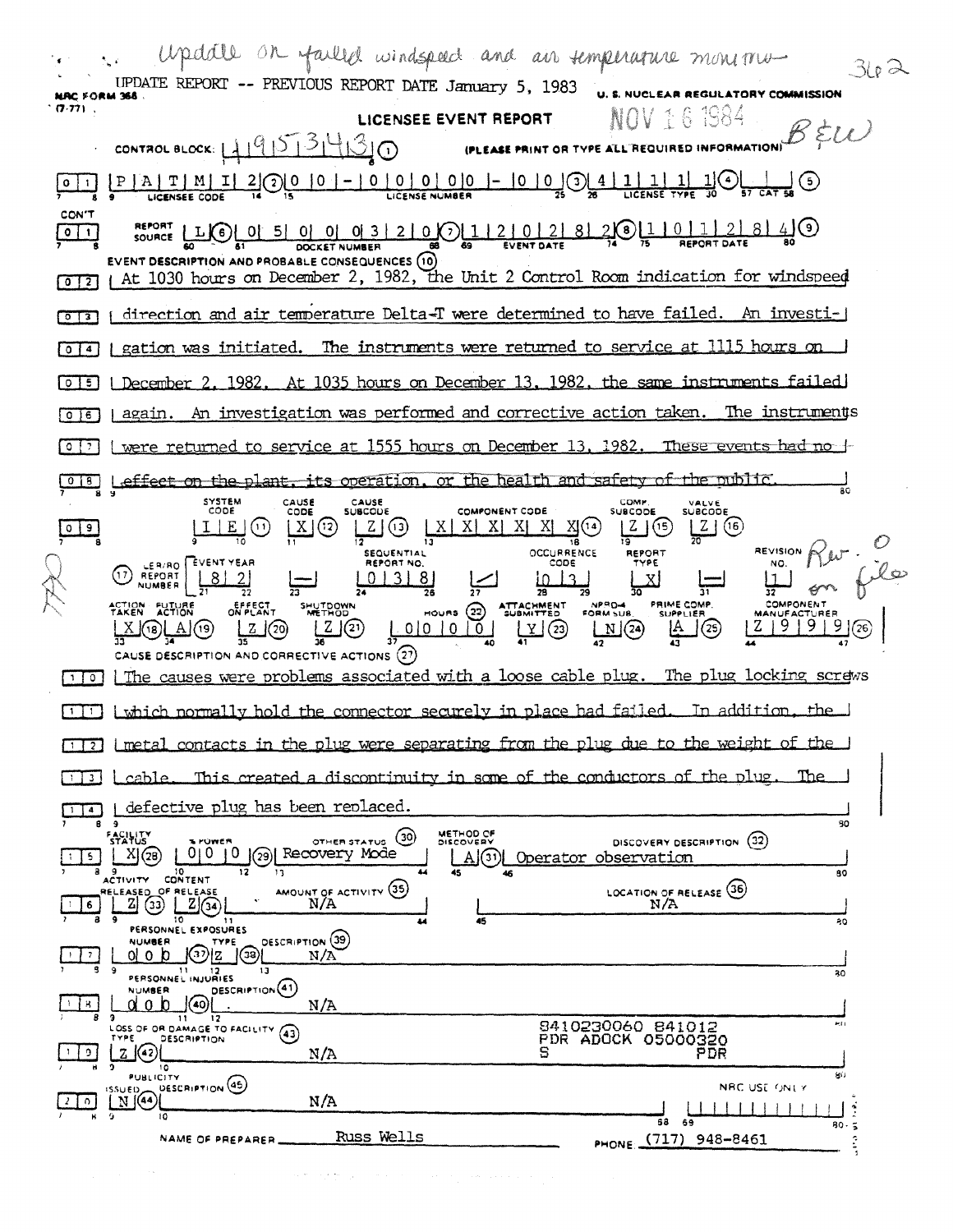#### LER 82-038/03L-1 EVENT DATE  $\div$  December 2 and 13, 1982

# I. EXPLANATION OF THE OCCURRENCE

 $\sim 10^7$ 

At 1030 hours on December 2, 1982, the Unit 2 Control Room indication for windspeed, direction, and air temperature  $\Delta T$  were determined to have failed. The instruments were declared inoperable and an investigation to determine the cause was initiated. The Windspeed/Direction and Air Temperature AT instruments were returned to service at 1115 hours on December 2, 1982. At 1035 hours on December 13, 1982, the Unit 2 Control Room indication for windspeed, direction, air temperature AT failed again. The instruments were declared inoperable and repairs effected. The instruments were returned to service at 1555 hours on December 13, 1982. Both conditions placed the unit in the Action Statement of Technical Specification 3.3.3.4 and are considered reportable pursuant to Section 6.9.1.9(b) of the Recovery Technical Specifications.

## II. CAUSE OF THE OCCURRENCE

The causes, as determined after the second failure, were problems associated with a loose cable plug. The plug was part of the instrument electrical harness where it entered the processor cabinet in the meteorological instrument shack. The plug locking screws, which normally hold the connector securely in place, had failed. In addition, the metal contacts in the plug were separating from the plug due to the weight of the cable. This is believed to be the cause of the December 2, 1982, failure as well.

## III. CIRCUMSTANCES SURROUNDING THE OCCURRENCE

At the time of the occurrence, the Unit 2 facility was in a long-term cold shutdown state. The Seactor decay heat was being removed via loss to ambient. Throughout the event there was no effect on the Reactor Coolant System or the core.

## IV. CORRECTIVE ACTIONS TAKEN OR TO BE TAKEN

a sa bandar da sa baile a baile a tarafar a tarafar a tarafar a tarafar a tarafar a tarafar a tarafar a tarafa

Upon discovery of the failure on December 2, an investigation was initiated to determine the cause of the problem. It was observed that the instrument readouts local to the meteorological tower were operating. The Control Room was notified that the instruments seemed to be functioning. The Control Room noted at this time that the Control Room indication was again in service. The instrument loops were checked and no problems were found. It was also verified later that the power supply for the instruments had not failed nor been removed from service at the time of the event.

For the event on December 13, 1982, investigation identified an open

Document ID 0017A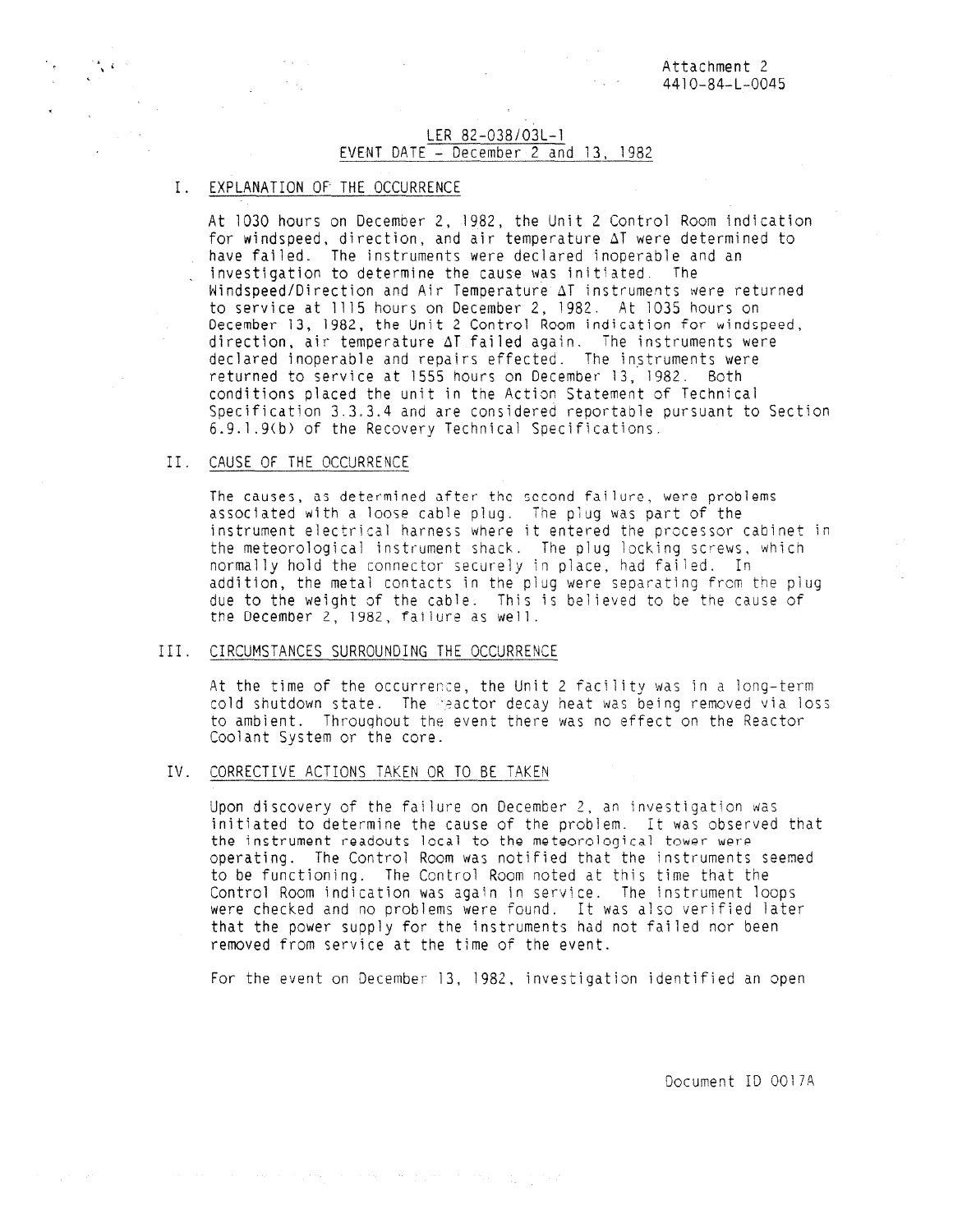circuit in some of the conductors of the processor cabinet plug. The connector was bypassed as a temporary measure. The defective plug has been replaced.

V. COMPONENT FAILURE DATA

 $\gamma_1\mu_1\gamma_1\gamma_2\gamma_3$  and  $\gamma_1\gamma_2\gamma_3\gamma_4\gamma_5$  and

 $\omega$ 

N/A

Document ID 0017A

 $\bar{\mathbf{z}}$